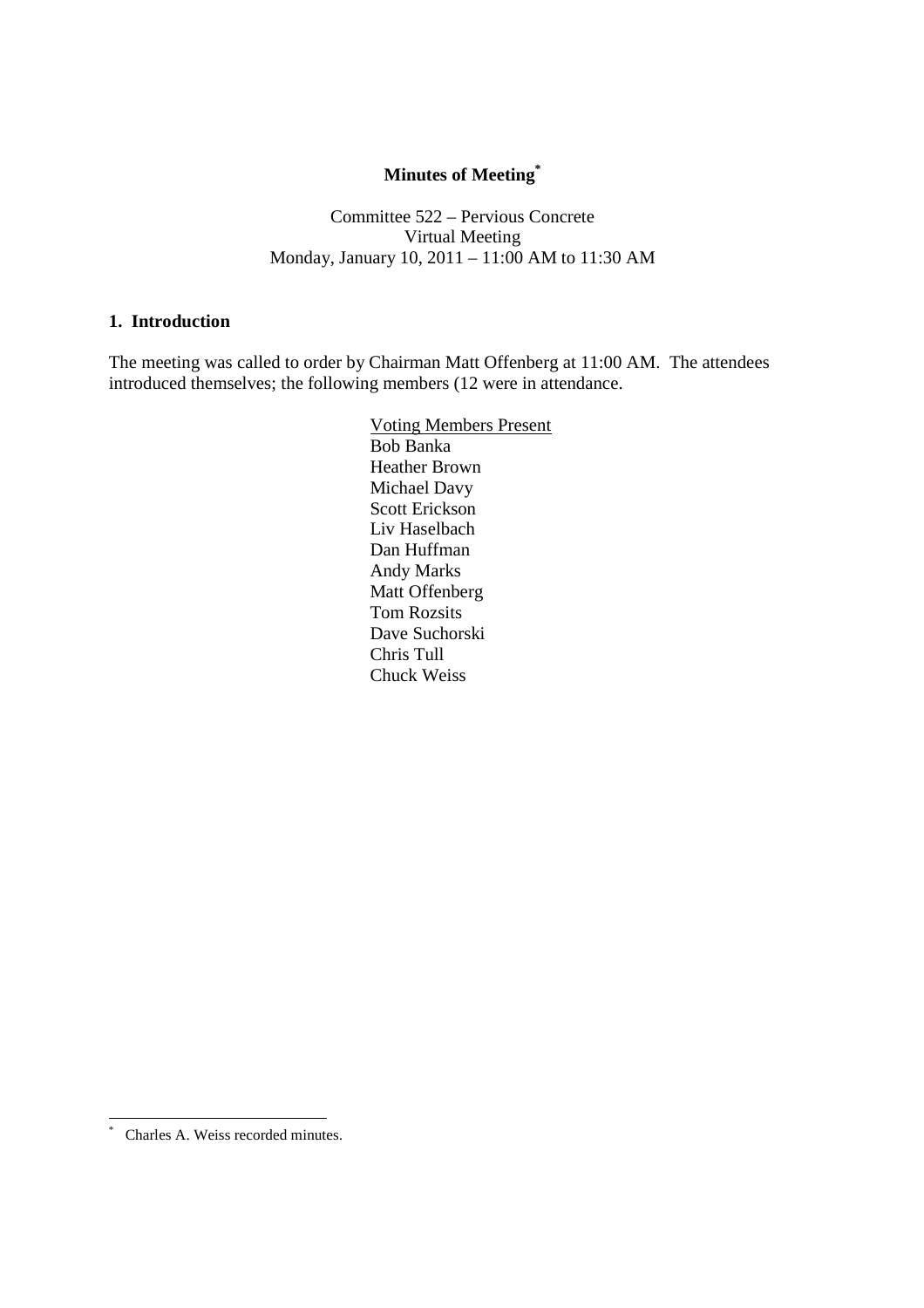## **2. Approval of Minutes**

Minutes were approved by affirmation after a motion made by Mr. Erickson and second by Dr. Brown.

## **3. Membership Review**

Chairman Offenberg reviewed the committee membership. He further explained that he will stay on as committee chair through the spring 2012 committee meeting.

## **4. SP Status Update**

Dr. Weiss and Dr. Brown updated the committee on the status of the SP from the tech sessions in New Orleans. Papers are due from the authors by 3/31/11.

## **5. 522.1 Document Revision (Specification)**

Mr. Offenberg reported that all comments have been received and sorted on suggested changes to 522.1. He is waiting on ACI staff to send an editable version of the document, then it will be posted for ballot.

## **6. Standard Details**

Mr. Offenberg reported that Mr. Tu is wrapping up the standard details, and expects to have a version ready for ballot by 2/15/11. An older version of the details is still posted on the committee website -- committee members are encouraged to send comments to Mr. Tu before 2/15/11

## **7. UFGS Specification**

Dr. Weiss updated the committee on the status of the UFGS specification.

## **8. Core Thickness Task Group**

Mr. Tull reported on the recommendations of his task group. They recommend 522.1 follow the thickness tolerances in ACI 117.

## **9. Adjourn**

The meeting was adjourned at 11:15 AM on a motion made by Dr. Haselbach and seconded by Mr. Erickson.

Respectfully submitted,